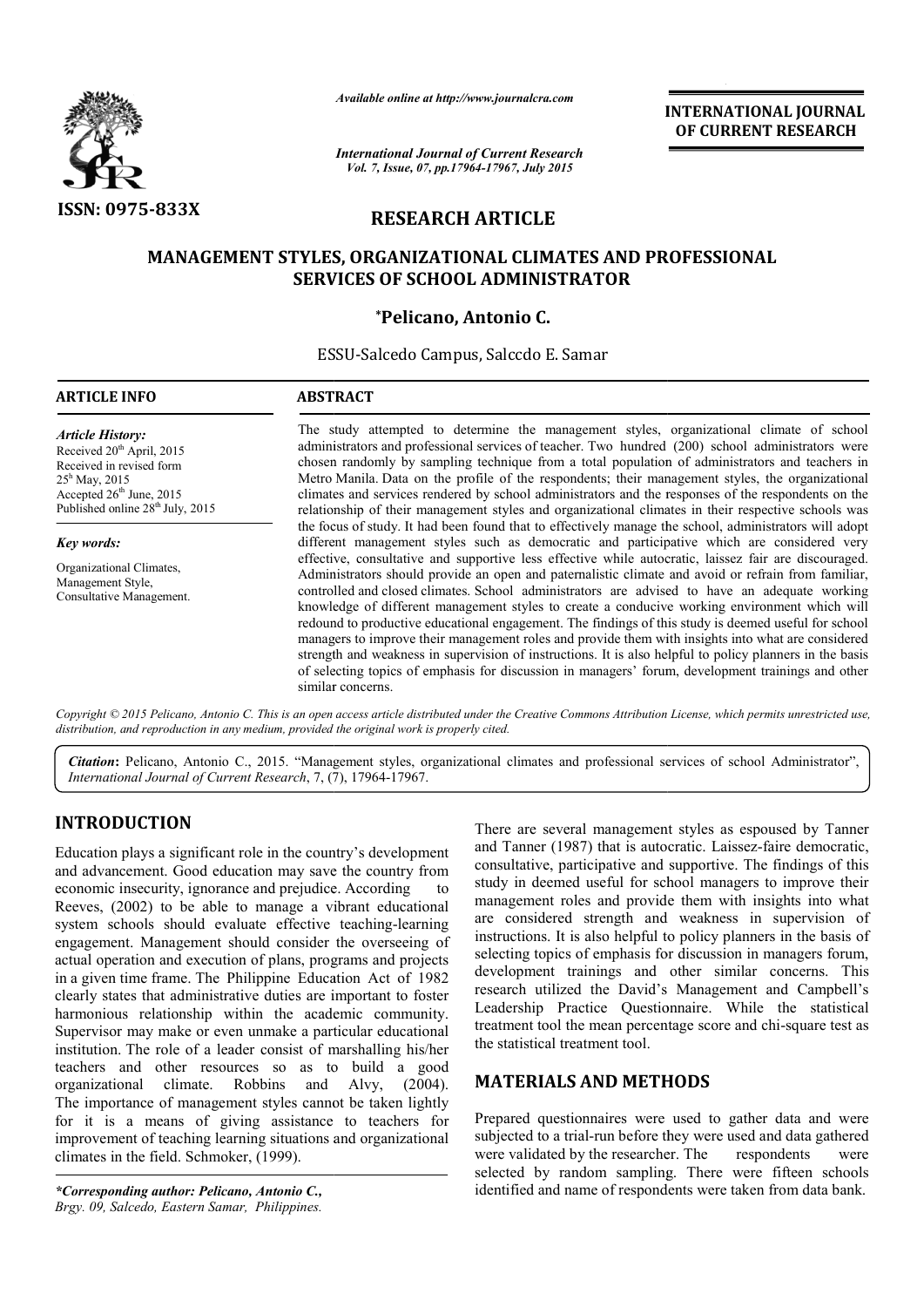The research instrument used was based on David's Management and Campbelle's classification of leadership practice. The said instrument was categorized in three as; category 1, management styles, category 2, organizational climate, category 3, professional services. Under each category were six indicators or tasks supposed to be performed by a particular administrator or school leader. Chi-square test was utilized to gauge if management styles and organizational climates have any effects on services rendered by respondents. To determine the level of perception of the respondents, weighted mean value was used, weights were assigned to each option. Frequency and percentage were used for distribution of age, sex, civil status, educational attainment and length of service.

# **RESULTS**

## **Profile of Teachers**



**Fig.1. Gender Distribution of Respondents in metro manila S.Y. 2013-2014**



**Fig. 2. Age Distribution of Respondents in Metro Manila S.Y. 2013-2014**

#### **Management Styles**

Consultative were often adopted by management followed by democratic and the last was automatic. Luther Gulik et al. (1937) identified seven functions of management which could be considered management styles namely; 1. Planning – involves developing an outline of the things that must accomplished and the methods for accomplishing them. 2.

Organizing establishes the formal structure of authority which work subdivisions are arranged, defined and coordinated. 3.



**Fig. 3 Civil Status of Respondents in Metro Manila S.Y. 2013-2014**



**Fig. 4. Educational Attainment of Respondents in metro manila S.Y. 2013-2014**



**Fig. 5. Length of Service of Respondents in metro manila S.Y. 2013-2014**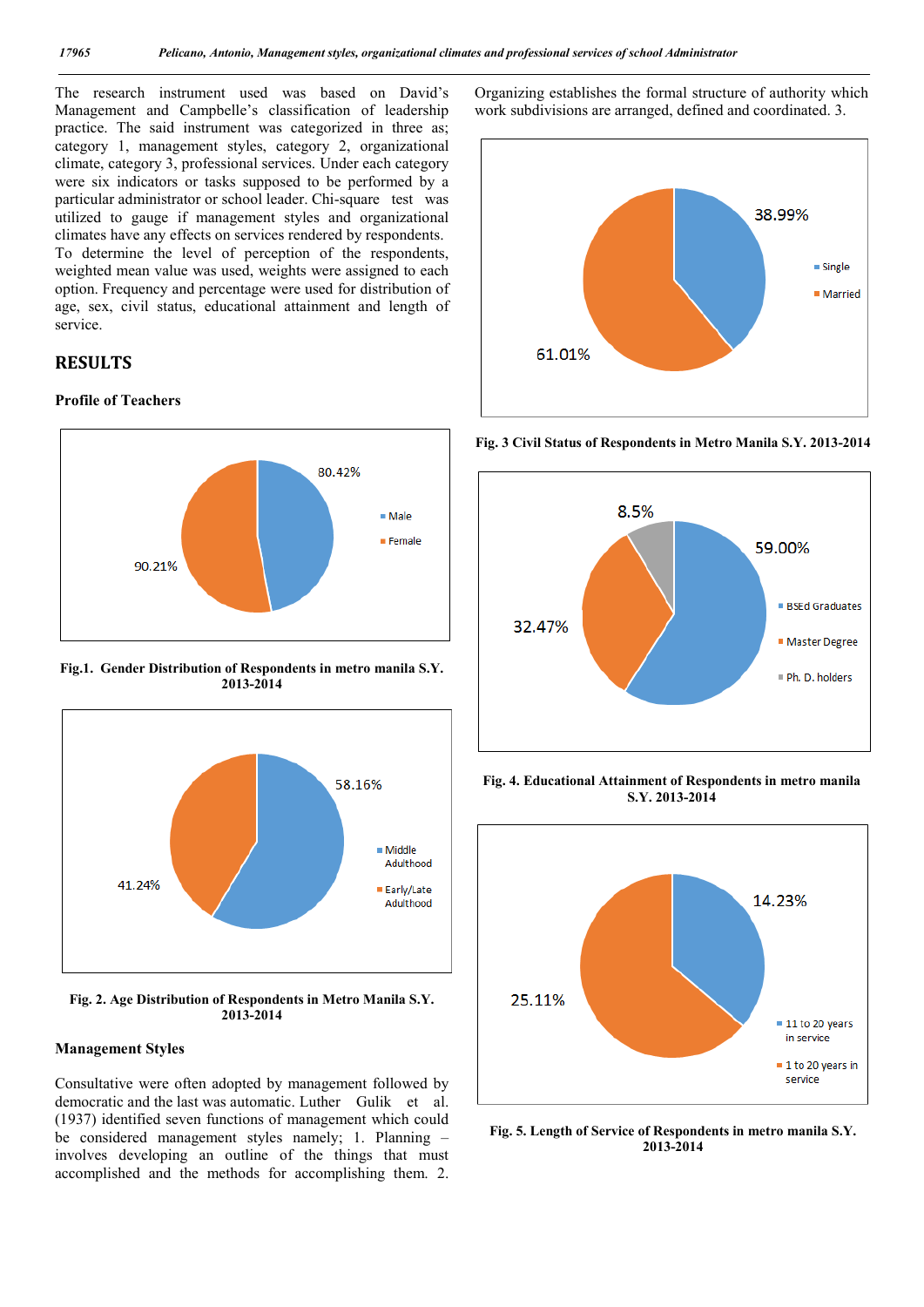Staffing – involves the whole personnel functions of selecting, training and developing the staff and maintaining favourable working conditions. 4. Directing – closely related to leading, includes the continuous task of making decision and evaluating subordinates properly. 5.



#### **Fig. 6. Professional Services under different organizational climates of Respondents in metro manila S.Y. 2013-2014**

Coordinating- involves all activities and efforts needed to bind together the organization in order to achieve a common gaol. 6. Reporting – verifies progress to through records, research and inspection; ensures that things happen according to plan; takes any corrective action when necessary. 7. Budgeting – concerns all activities that organization budget, including fiscal planning, accounting and control.

## **Organizational Climates**

Open climate was provided by school managers while controlled, familiar, paternalistic and autonomous climates were seldom done by school administrators. There are three identified aspects of organizational climates as being particularly conducive to knowledge sharing: fairness, innovative and affiliation. Fairness which reflects the perception that organizational practices are equitable and neither arbitrary nor capricious. Both builds trust between members and serves to overcome the public good dilemma associated with knowledge sharing (Kim and Rauborgue, 1997).

### **Professional Services of Teachers**

Most of the respondents reveal that professional services rendered were in-service training programs, educational trips, advisers to school paper, contest advisers or officer in-charge of the school were after done by school administrators. One of the challenges of all school administrators is to create a climate in which teachers and staff members identify and affiliate with the school and its mission. School climate is a relatively enduring quality of the entire school describes the collective perception of participants routine behaviour and which affects their attitude and behaviour in school (Hay Tarter and Kottkanep, 1997).

# **Relationship of Management Styles and Professional Service**

Democratic and consultative management styles were considered very effective, being adopted by school administrators to improve, grow and advanced professionally in service. Participative, laissez-faire and autocratic management style were considered fairly effective. There was a significant relationship of management styles and professional services. Based on the work of Maslow, Douglas Mac Gregor, formulated two contrasting sets of assumptions about people and the management strategies suggested by each. He called these Theory X and Theory Y. (Abraham Maslows, Motivation and Personality, rev.ed. (Reading, MA: Addesion-Wesly, 1970). Mac Gregor believed that the classified approach was based on Theory Y assumptions about people. He also thought that a modified version of Theory X was consistent with the perspective.

## **Relationship of Organizational Climates and the Professional Service**

Respondents rated fairly effective on organizational climates, gleaned from results administrators seldom gave teachers opportunities to grow or advance professionally.

## **Response of Teachers on the Relationship of the Management Styles, Organizational Climates of School Administrators and Professional Services**

There was no significant relationship among responses of teachers on the management styles and professional services. Respondents agrees that democratic and consultative management styles were very effective models in enhancing professional climates is dependent on what management styles an administrator practice. Transformational leaders is also encouraged as it stimulates empowerment in the world of work. Liontos, Lynn Balster, (1990) Cited leithwood's findings that transformational leaders pursue three fundamental goals namely: 1. Helping staff develop and maintain a collaborative professional school culture. 2. Fostering teacher development 3. Helping teachers solve problem effectively. Leadership are changing largely because of current restructuring initiative and the demands of the 90's, and also in the midst of the country's challenges of ASEAN integration.

### **Conclusion**

In order to effectively run an organizational organization; democratic and participative management are highly effective to create an atmosphere of excellence, independence and academic freedom giving teachers the autonomy to manage learning environment. The Administrators should have adequate working knowledge on different management styles to be able to implement orders effectively and efficiently. They should provide opportunities to competent teachers to lead and coordinate personally enriching activities. A comprehensive and flexible faculty development program should be regularly conducted to serve as guide to improve and grow professionally. Administrators should provide opportunities for teachers to participate activities that will